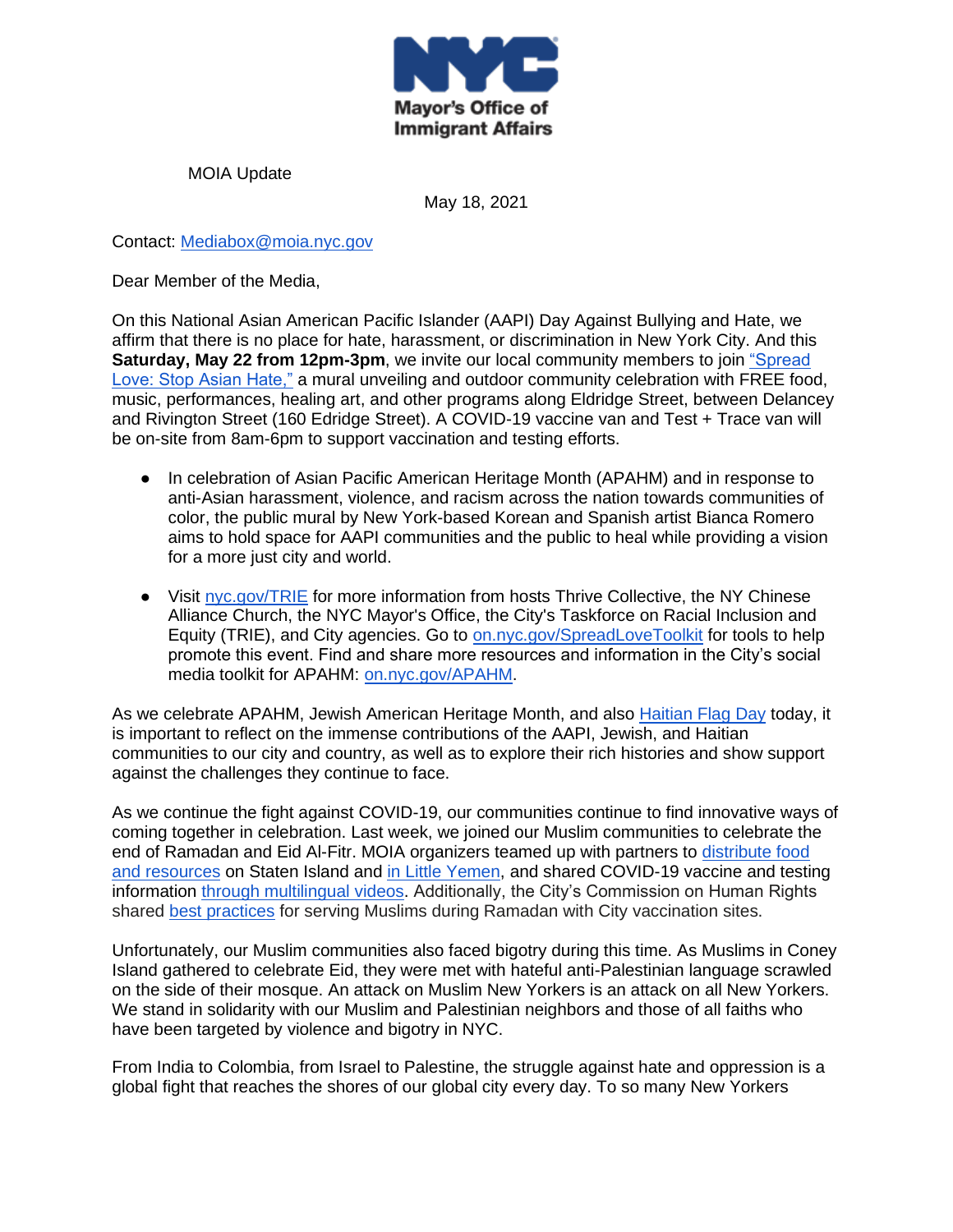worried for their families and friends, please know: your city is here for you[.](http://nyc.gov/nycwell) [NYC Well](http://nyc.gov/nycwell) is available with free mental health support whenever you need it.

Please also share the following **Immigration Policy Developments** and **Citywide Updates**  with your network.

As a reminder, many [City services](https://www1.nyc.gov/site/immigrants/help/city-services.page) are available for all New Yorkers. Immigration status does not matter. Download and print a quick and easy road map of these resources:

[English](https://www1.nyc.gov/assets/immigrants/downloads/pdf/moia-one-pager-4-english.pdf) | [shqip](https://www1.nyc.gov/assets/immigrants/downloads/pdf/moia-one-pager-4-albanian.pdf) | [العربية](https://www1.nyc.gov/assets/immigrants/downloads/pdf/moia-one-pager-4-arabic.pdf) | [বাঙালি](https://www1.nyc.gov/assets/immigrants/downloads/pdf/moia-one-pager-4-bengali.pdf) | [简](https://www1.nyc.gov/assets/immigrants/downloads/pdf/moia-one-pager-4-simplified-chinese.pdf)[化字](https://www1.nyc.gov/assets/immigrants/downloads/pdf/moia-one-pager-4-simplified-chinese.pdf) | [正體字](https://www1.nyc.gov/assets/immigrants/downloads/pdf/moia-one-pager-4-traditional-chinese.pdf) | [فارسی](https://www1.nyc.gov/assets/immigrants/downloads/pdf/moia-one-pager-4-farsi.pdf) | [Français](https://www1.nyc.gov/assets/immigrants/downloads/pdf/moia-one-pager-4-french.pdf) | [Fulani \(Fulfulde\)](https://www1.nyc.gov/assets/immigrants/downloads/pdf/moia-one-pager-4-fulani.pdf) | <u>[Kreyòl Ayisyen](https://www1.nyc.gov/assets/immigrants/downloads/pdf/moia-one-pager-4-haitian-creole.pdf) | [Hausa](https://www1.nyc.gov/assets/immigrants/downloads/pdf/moia-one-pager-4-hausa.pdf) | हिंदी | [日本語](https://www1.nyc.gov/assets/immigrants/downloads/pdf/moia-one-pager-4-japanese.pdf) | [한국어](https://www1.nyc.gov/assets/immigrants/downloads/pdf/moia-one-pager-4-korean.pdf) | [Lingala](https://www1.nyc.gov/assets/immigrants/downloads/pdf/moia-one-pager-4-lingala.pdf) | [Maninka](https://www1.nyc.gov/assets/immigrants/downloads/pdf/moia-one-pager-4-malinke.pdf) | [नेपाली](https://www1.nyc.gov/assets/immigrants/downloads/pdf/moia-one-pager-4-nepali.pdf) | [Polskie](https://www1.nyc.gov/assets/immigrants/downloads/pdf/moia-one-pager-4-polish.pdf) |</u> [Português](https://www1.nyc.gov/assets/immigrants/downloads/pdf/moia-one-pager-4-portuguese.pdf) | <u>[ਪੰਜਾਬੀ](https://www1.nyc.gov/assets/immigrants/downloads/pdf/moia-one-pager-4-punjabi.pdf)</u> | [русский](https://www1.nyc.gov/assets/immigrants/downloads/pdf/moia-one-pager-4-russian.pdf) | [Español](https://www1.nyc.gov/assets/immigrants/downloads/pdf/moia-one-pager-4-spanish.pdf) | [Tagalog](https://www1.nyc.gov/assets/immigrants/downloads/pdf/moia-one-pager-4-tagalog.pdf) | طردو | <u>Twi (Akan) | [اردو](https://www1.nyc.gov/assets/immigrants/downloads/pdf/moia-one-pager-4-urdu.pdf) | [oʻzbek](https://www1.nyc.gov/assets/immigrants/downloads/pdf/moia-one-pager-4-uzbek.pdf) | Tiếng</u> [Việt](https://www1.nyc.gov/assets/immigrants/downloads/pdf/moia-one-pager-4-vietnamese.pdf) | [Wolof](https://www1.nyc.gov/assets/immigrants/downloads/pdf/moia-one-pager-4-wolof.pdf) | [יידיש](https://www1.nyc.gov/assets/immigrants/downloads/pdf/moia-one-pager-4-yiddish.pdf)

### **IMMIGRATION POLICY DEVELOPMENTS**

#### **New MOIA Fact Sheet on NYC Impact of Immigration Policy Developments**

During a [press briefing](https://www.facebook.com/nycimmigrants/videos/454810962276795) on the future of immigration in New York City with former MOIA Commissioner Bitta Mostofi, who [recently departed](https://www1.nyc.gov/site/immigrants/about/press-releases/bitta-mostofi-announces-departure-from-de-blasion-administration.page) from the de Blasio administration, MOIA released a [new fact sheet h](http://on.nyc.gov/moiafactsheet)ighlighting the estimated impact of immigration policy developments on New York City.

Since President Biden's inauguration, the federal administration and Congress have introduced a number of bills that would provide protections for different undocumented populations in the country. The bills include the U.S. Citizenship Act of 2021 and the American Dream and Promise Act of 2021, and protections for Temporary Protected Status (TPS) and Deferred Enforced Departure (DED) holders.

This fact sheet presents the estimated impact that these bills could have on New York City residents if passed, including a demographic snapshot of the communities who may benefit.The U.S. Citizenship Act of 2021 could benefit up to 476,000 New Yorkers, while the American Dream and Promise Act may benefit up to 100,000 New Yorkers. Read the full fact sheet at [on.nyc.gov/moiafactsheet.](http://on.nyc.gov/moiafactsheet)

However, while MOIA celebrates federal bills that build towards inclusive and humane immigration reform, **it is important for immigrant communities to know that there has not yet been any change in law, which means there is no new visa or application to fill out.**

To connect with City-funded, free and safe immigration legal help and to learn more, New York City residents, regardless of immigration status, can call ActionNYC at 1-800-354-0365, Monday through Friday from 9 am to 6 pm.

The virtual event also highlighted new data about New York City's immigrant communities from [MOIA's 2020 Annual Report](https://www1.nyc.gov/site/immigrants/about/annual-report.page) and the agency's work during Commissioner Mostofi's tenure to serve, empower, and advocate for immigrant New Yorkers across all levels of government.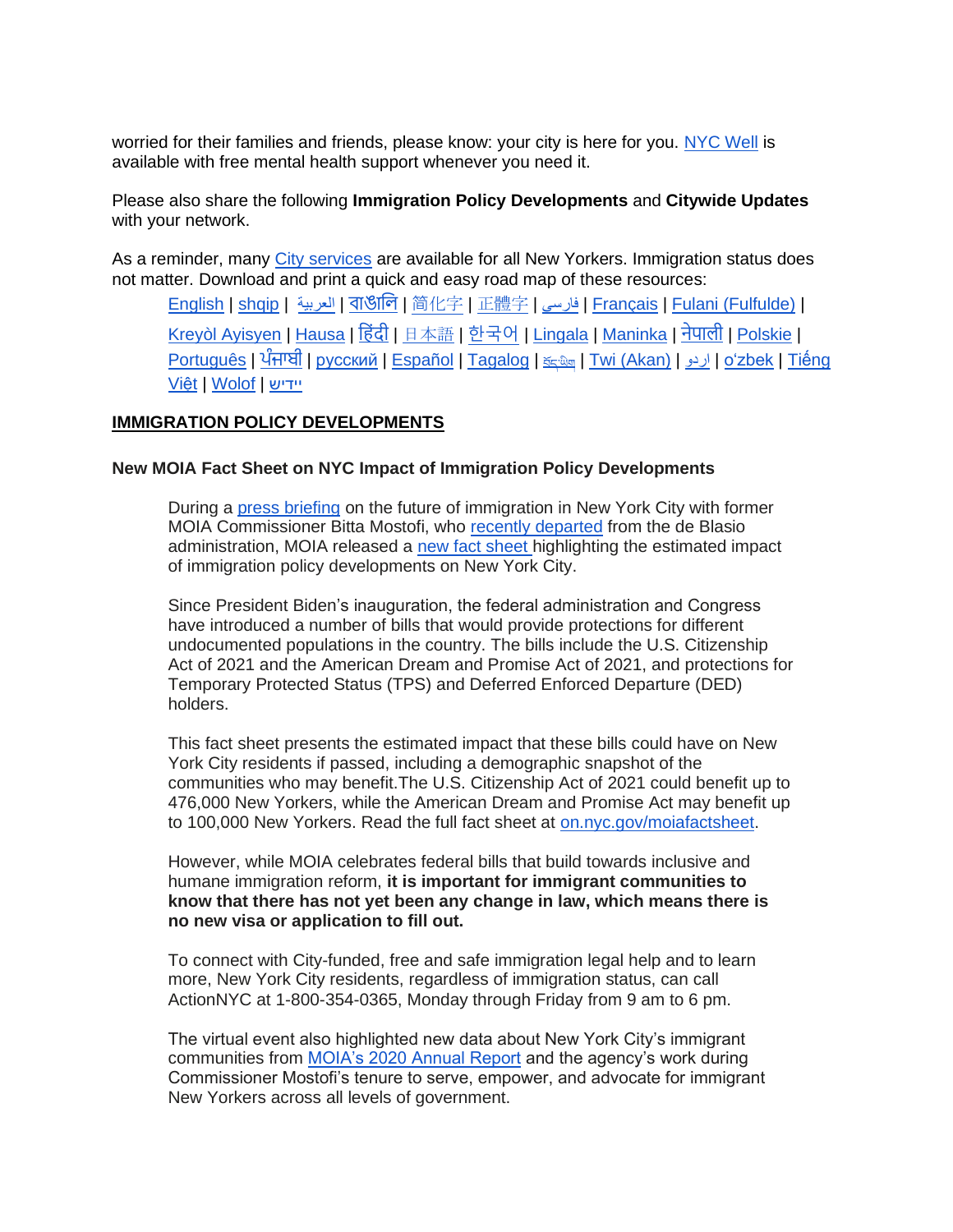#### **Some key findings from the report include:**

- Immigrants form 36% of the city's population and 43% of its workforce
- 62% of New Yorkers live in families with at least one immigrant
- 80% of undocumented immigrants are in the labor force compared to 65% of the U.S.-born population
- Over half (57%) of undocumented immigrants in NYC have lived in the U.S. for 10 or more years

#### **Cities for Action Calls on Congress for Immigrant Inclusion**

The Cities for Action (C4A) coalition and the National Partnership for New Americans (NPNA) [recently released a letter](https://www.citiesforaction.us/mayors_and_county_executives_urge_congressional_action_on_immigrant_inclusion) to Congressional leaders supporting their efforts to reform the immigration system and urging them to advance inclusive policies that will help ensure that immigrants are able to meet their full potential. The letter was signed by 22 mayors and county executives from across the country.

The letter urges Congress to follow the lead of local leaders who have been at the forefront of immigrant and refugee integration, and calls for legislation that creates a road to citizenship and provisions to invest in immigrant communities. Among other provisions, the letter supports a legal services grant program to help eligible immigrants to naturalize and get other immigration benefits, a workforce development and Englishlanguage learning program, and the establishment of a National Office of New Americans.

The letter comes as Congress is actively considering immigration reform, including legislation that passed in the House of Representatives that would create a road to citizenship for Deferred Action for Childhood Arrivals (DACA) and Temporary Protected Status (TPS) recipients and agricultural workers. [Learn more at the C4A website.](https://www.citiesforaction.us/mayors_and_county_executives_urge_congressional_action_on_immigrant_inclusion)

*"As the ultimate city of immigrants, NYC is proof that fully integrating immigrants into the fabric of our communities only makes us stronger. Our City's inclusive policies and programs have helped us reach and address the needs of communities with critical information and services during the largest global public health crisis of our lifetime,"* said **New York City Mayor Bill de Blasio**. *"I am proud to join cities and localities across the country that have been leading the charge on integration efforts and urging Congress to take the common-sense steps we need to build a national integration strategy. Truly successful immigration reform must go hand in hand with efforts to ensure our immigrant residents are civically, economically, and socially engaged in our society."*

#### **Biden Introduces American Jobs Plan and the American Families Plan**

President Biden introduced two new plans that could have important impacts for infrastructure in communities around the country, make investments in industries where immigrant workers are heavily represented, and expand opportunities for Dreamers.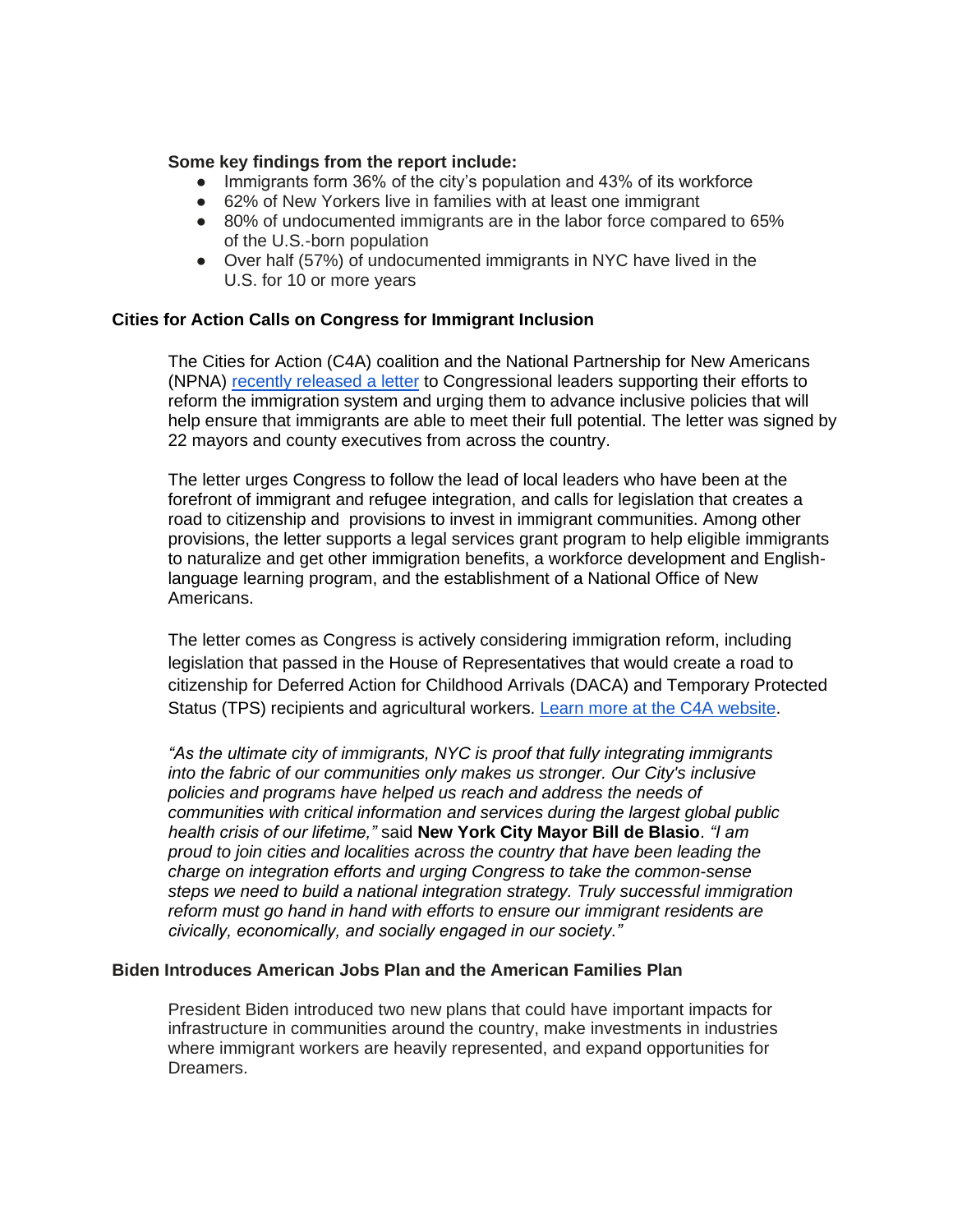At the end of March, President Biden announced a COVID-19 recovery infrastructure package, the [American Jobs Plan,](https://gcc02.safelinks.protection.outlook.com/?url=https%3A%2F%2Fwww.whitehouse.gov%2Fbriefing-room%2Fstatements-releases%2F2021%2F03%2F31%2Ffact-sheet-the-american-jobs-plan%2F&data=04%7C01%7CHNeuhaus%40moconsultant.nyc.gov%7C1ca8f090edd840b9304508d90ff40d17%7C35c828166c56443bbaf68312163cadc1%7C0%7C0%7C637558363142311446%7CUnknown%7CTWFpbGZsb3d8eyJWIjoiMC4wLjAwMDAiLCJQIjoiV2luMzIiLCJBTiI6Ik1haWwiLCJXVCI6Mn0%3D%7C1000&sdata=2IatZukK0HBJDBxoqKSHSQ5Nv2dojvGgC%2FAeothUqjo%3D&reserved=0) which would invest over \$2 trillion in transportation, clean drinking water, and broadband access, among others. The Plan would also create infrastructure in the care economy, including benefits and fair wages.

The President also unveiled the [American Families Plan](https://gcc02.safelinks.protection.outlook.com/?url=https%3A%2F%2Fwww.whitehouse.gov%2Fbriefing-room%2Fstatements-releases%2F2021%2F04%2F28%2Ffact-sheet-the-american-families-plan%2F&data=04%7C01%7CHNeuhaus%40moconsultant.nyc.gov%7C1ca8f090edd840b9304508d90ff40d17%7C35c828166c56443bbaf68312163cadc1%7C0%7C0%7C637558363142316417%7CUnknown%7CTWFpbGZsb3d8eyJWIjoiMC4wLjAwMDAiLCJQIjoiV2luMzIiLCJBTiI6Ik1haWwiLCJXVCI6Mn0%3D%7C1000&sdata=uRtq6vjERFmDcuCpiZiuCaPU8bfZOIz%2BXhMcKC1C6Vc%3D&reserved=0) to implement universal preschool for three- and four-year olds and two years of free community college, including for Dreamers; expand Pell grants, with access for Dreamers; create a national paid leave program; and expand tax credits for families and workers, among other proposals.

There has been a push by advocacy organizations and members of Congress to include [a pathway to citizenship](https://www.nytimes.com/2021/05/03/us/politics/immigration-infrastructure-budget-reconciliation.html) for Dreamers, TPS recipients, and immigrant essential workers in the next recovery package.

It is important to remember that these plans are not yet in effect, but MOIA will continue to keep communities informed around these developments.

#### **Refugee Admissions Ceiling for FY21 Increased to 62,5000**

On May 3rd, President Biden [announced](https://gcc02.safelinks.protection.outlook.com/?url=https%3A%2F%2Fwww.whitehouse.gov%2Fbriefing-room%2Fpresidential-actions%2F2021%2F05%2F03%2Fmemorandum-for-the-secretary-of-state-on-the-emergency-presidential-determination-on-refugee-admissions-for-fiscal-year-2021-2%2F&data=04%7C01%7CHNeuhaus%40moconsultant.nyc.gov%7C1ca8f090edd840b9304508d90ff40d17%7C35c828166c56443bbaf68312163cadc1%7C0%7C0%7C637558363142326381%7CUnknown%7CTWFpbGZsb3d8eyJWIjoiMC4wLjAwMDAiLCJQIjoiV2luMzIiLCJBTiI6Ik1haWwiLCJXVCI6Mn0%3D%7C1000&sdata=8U3V7SJm5M4Ke%2Fdjo3qEKKBIdMNtCuZyfWxSSt3%2FnSY%3D&reserved=0) that his administration will raise the refugee admissions ceiling for Fiscal Year 2021 to 62,500, from the historic low of 15,000 set by former President Trump.

### **Department of Justice Ends Grant Limitations for "Sanctuary Cities"**

The U.S. Department of Justice (DOJ) recently ended a Trump-era policy that prevented cities that limit cooperation with federal immigration authorities from accessing a \$250 million grant program for public safety.

The City of New York joined a legal battle against this policy, knowing that it would only hinder our ability to protect New Yorkers. [Fortunately, the City won this fight.](https://www1.nyc.gov/office-of-the-mayor/news/325-21/mayor-de-blasio-officials-applaud-department-justice-ending-grant-limitations-on) Our communities are safer when no one has to fear speaking up about a crime.

## **DHS Limits ICE Enforcement Near Courthouses**

On April 27, the Department of Homeland Security (DHS) [issued a memo](https://www.cbp.gov/sites/default/files/assets/documents/2021-Apr/Enforcement-Actions-in-Courthouses-04-26-21.pdf) that limits ICE's ability to carry out enforcement arrests in and near courts. The memo applies only to civil enforcement (meaning for immigration-related violations) and enforcement encounters (meaning things like arrests, subpoenas, surveillance) and not to other actions (i.e. meetings, record-collection).

The memo, as well as an updated  $FAQ$ , describes "near" courthouses to mean in "close vicinity," including entrance/exit areas, parking lots, and transportation points (i.e. bus stops outside courthouse). However, this definition does NOT include adjacent houses or buildings, and there are some exceptions as to when ICE can conduct enforcement actions.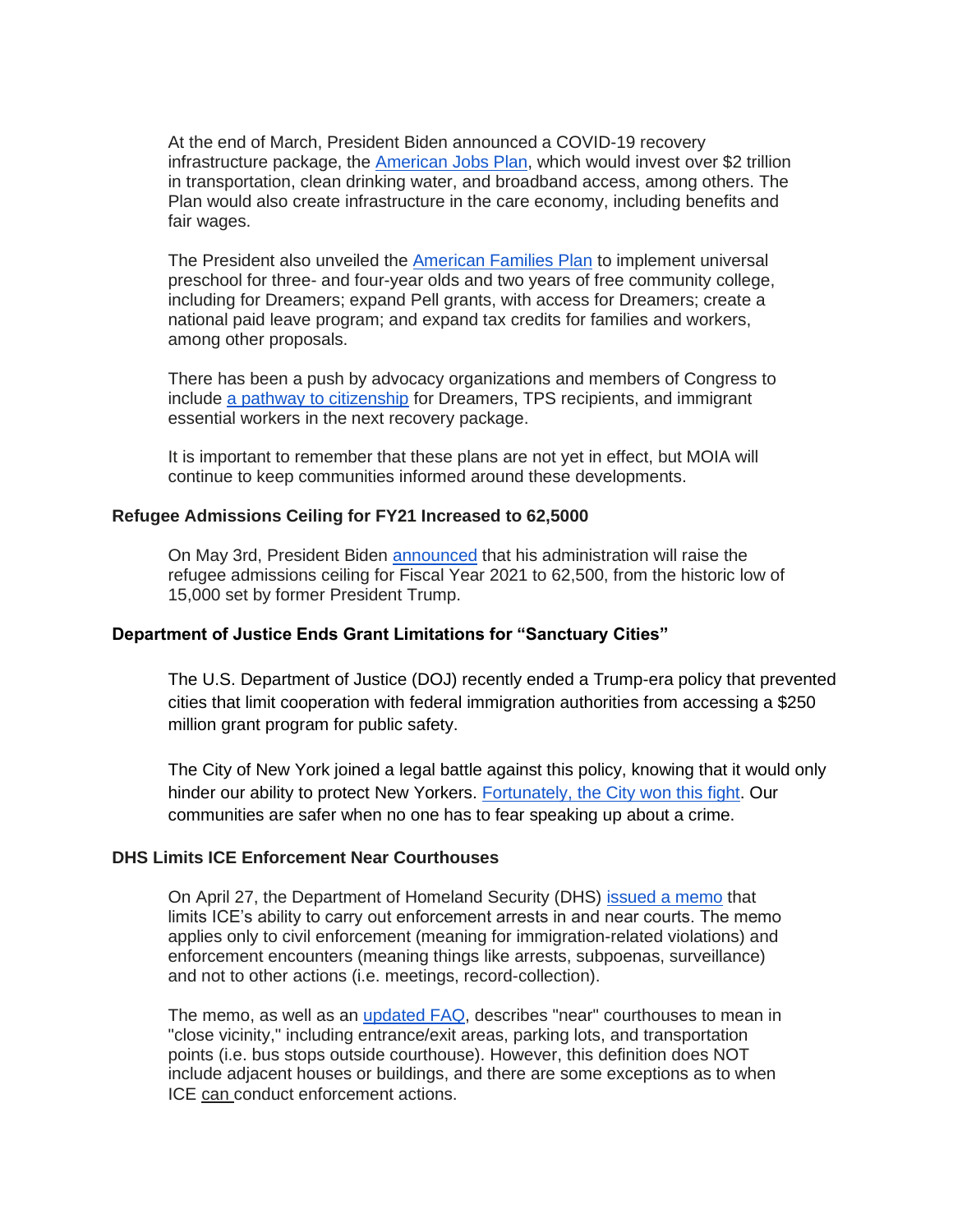### **Immigrants Will Be Included in 2020 Census Counts**

As part of [a new settlement around a lawsuit related to the 2020 Census,](https://gcc02.safelinks.protection.outlook.com/?url=https%3A%2F%2Fwww.nbcnews.com%2Fpolitics%2Fpolitics-news%2Fcensus-settlement-house-seat-numbers-can-t-be-released-next-n1265048&data=04%7C01%7CHNeuhaus%40moconsultant.nyc.gov%7C1ca8f090edd840b9304508d90ff40d17%7C35c828166c56443bbaf68312163cadc1%7C0%7C0%7C637558363142321404%7CUnknown%7CTWFpbGZsb3d8eyJWIjoiMC4wLjAwMDAiLCJQIjoiV2luMzIiLCJBTiI6Ik1haWwiLCJXVCI6Mn0%3D%7C1000&sdata=k4WUdq8GGPjNPYveyRQKpbBllA9S%2BA46kQ51NAudofE%3D&reserved=0) the U.S. Department of Commerce recognized that data concerning citizenship or immigration status cannot be used in the process of divvying up congressional seats among the states or redrawing congressional or legislative districts on the basis of their immigration status. Following President Biden's recission of the former president's memos attempting to exclude certain immigrants, this decision confirms once again that immigrants will be fully represented in reapportioning congressional seats and redistricting.

The first set of Census 2020 numbers—which includes state population numbers used to reallocate House seats and Electoral College votes—were released on April 26. New York State, which was projected to lose 2 seats, lost only one.

The second set of numbers—which includes information about race, ethnicity, age and sex, as well as population numbers for cities and counties—will be released by around August 16. That more detailed demographic information will be used to redraw voting districts and guide the distribution of an estimated \$1.5 trillion a year in federal money for Medicare, Medicaid, education and other public services for local communities.

## **USCIS Request for Public Comment on Barriers to Immigration Benefits**

Following up on the February 2nd executive order on ''Restoring Faith in Our Legal Immigration Systems and Strengthening Integration and Inclusion Efforts for New Americans," USCIS is seeking input on how to reduce administrative and other barriers and burdens within its regulations and policies, including those that prevent foreign citizens from easily obtaining access to immigration services and benefits.

MOIA is currently drafting a comment for submission focused on how USCIS can change its customer service tools and opportunities to make it easier for applicants to know what is happening in their cases. The official request for public comment can be found [here,](https://gcc02.safelinks.protection.outlook.com/?url=https%3A%2F%2Fwww.regulations.gov%2Fdocket%2FUSCIS-2021-0004%2Fdocument&data=04%7C01%7CHNeuhaus%40moconsultant.nyc.gov%7C1ca8f090edd840b9304508d90ff40d17%7C35c828166c56443bbaf68312163cadc1%7C0%7C0%7C637558363142331361%7CUnknown%7CTWFpbGZsb3d8eyJWIjoiMC4wLjAwMDAiLCJQIjoiV2luMzIiLCJBTiI6Ik1haWwiLCJXVCI6Mn0%3D%7C1000&sdata=HpMB5b6ovHTdIPov6mUVMhBYs7fBDOqEAcxdQAzITls%3D&reserved=0) and the deadline for submission is May 19th.

#### **CITYWIDE UPDATES**

#### **No Appointment Needed to Get A Free COVID-19 Vaccine, Bring Your IDNYC**

**All New Yorkers 12 years of age and older are eligible for the COVID-19 vaccine and can walk into City-run vaccine sites to get vaccinated**. Learn more at [on.nyc.gov/walkupvax.](https://on.nyc.gov/walkupvax) You can also schedule a vaccination appointment at [vax4nyc.nyc.gov](http://vax4nyc.nyc.gov/) or call 877-VAX-4NYC. Please share these graphics announcing walkup vaccinations: **English | [Español](https://drive.google.com/drive/folders/1j0aGTgDFuCwrPSIsUvTm5YdttD5eXeNo?usp=sharing) |** [繁體中文](https://drive.google.com/drive/folders/17RFpn6uWE_hXtm4QaXh0jkx9MEc_UDvu?usp=sharing) | [简](https://drive.google.com/drive/folders/13hdIpNmUADEEjTecRgEFiMNBcuaj1tcC?usp=sharing)[体中文](https://drive.google.com/drive/folders/13hdIpNmUADEEjTecRgEFiMNBcuaj1tcC?usp=sharing)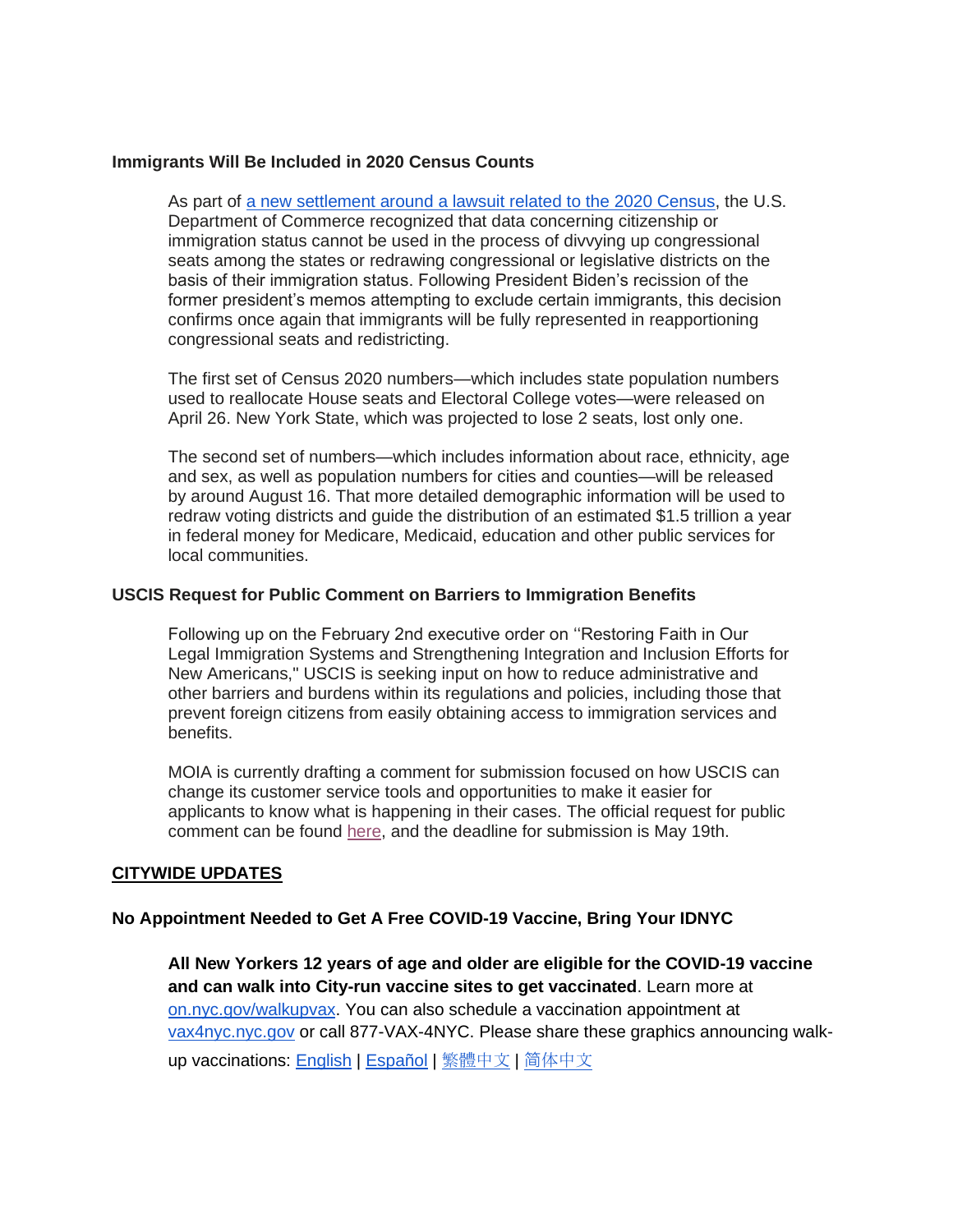**Additionally, adolescents ages 12 through 15 years can now receive the Pfizer COVID-19 vaccine.** To find a vaccination site near you, including those that take appointments, use the City's Vaccine Finder at [nyc.gov/vaccinefinder](http://nyc.gov/vaccinefinder) and search by vaccine brand 'Pfizer'.

Walk-up appointments are also available at the **NYC Vaccine Bus, which will be located this week in neighborhoods across the five boroughs.** Community members can make an appointment by calling 877-VAX-4NYC (877-829-4692) and asking for the "vaccine mobile clinic" or online at [vax4nyc.nyc.gov.](http://vax4nyc.nyc.gov/) **Learn more about Vaccine Bus schedules and locations at [nyc.gov/vcc.](http://nyc.gov/vcc)**

The vaccine bus offers the Johnson & Johnson vaccine to adults 18+. Interpreters who speak multiple languages can assist on site. Help share the latest information on the Johnson & Johnson vaccine with these multilingual graphics [here](https://www1.nyc.gov/assets/doh/downloads/pdf/covid/covid-19-johnson-and-johnson-vaccine-infographic.pdf)**.**

<mark>Other Languages: <u>Español | [Русский](https://gcc02.safelinks.protection.outlook.com/?url=https%3A%2F%2Fwww1.nyc.gov%2Fassets%2Fdoh%2Fdownloads%2Fpdf%2Fcovid%2Fcovid-19-johnson-and-johnson-vaccine-infographic-ru.pdf&data=04%7C01%7CHNeuhaus%40moconsultant.nyc.gov%7Ccd1c038ed3584827243208d90bee48a3%7C35c828166c56443bbaf68312163cadc1%7C0%7C0%7C637553940308431072%7CUnknown%7CTWFpbGZsb3d8eyJWIjoiMC4wLjAwMDAiLCJQIjoiV2luMzIiLCJBTiI6Ik1haWwiLCJXVCI6Mn0%3D%7C1000&sdata=X3amK4SZIzCbCMQv%2BTBfkyEKjYxyCFgVNh9WgEeszQA%3D&reserved=0) | [繁體中文](https://gcc02.safelinks.protection.outlook.com/?url=https%3A%2F%2Fwww1.nyc.gov%2Fassets%2Fdoh%2Fdownloads%2Fpdf%2Fcovid%2Fcovid-19-johnson-and-johnson-vaccine-infographic-ch.pdf&data=04%7C01%7CHNeuhaus%40moconsultant.nyc.gov%7Ccd1c038ed3584827243208d90bee48a3%7C35c828166c56443bbaf68312163cadc1%7C0%7C0%7C637553940308436047%7CUnknown%7CTWFpbGZsb3d8eyJWIjoiMC4wLjAwMDAiLCJQIjoiV2luMzIiLCJBTiI6Ik1haWwiLCJXVCI6Mn0%3D%7C1000&sdata=i42%2B7NVUY8hJoVqiZJfS%2FOSYQNl%2B3O6ZM0TB2IZqkYg%3D&reserved=0)</u> | [简](https://gcc02.safelinks.protection.outlook.com/?url=https%3A%2F%2Fwww1.nyc.gov%2Fassets%2Fdoh%2Fdownloads%2Fpdf%2Fcovid%2Fcovid-19-johnson-and-johnson-vaccine-infographic-sc.pdf&data=04%7C01%7CHNeuhaus%40moconsultant.nyc.gov%7Ccd1c038ed3584827243208d90bee48a3%7C35c828166c56443bbaf68312163cadc1%7C0%7C0%7C637553940308441014%7CUnknown%7CTWFpbGZsb3d8eyJWIjoiMC4wLjAwMDAiLCJQIjoiV2luMzIiLCJBTiI6Ik1haWwiLCJXVCI6Mn0%3D%7C1000&sdata=cThTC%2FSmffzFHG89k6%2BaUc9g7yXCEs4Y7TYgFNTzsDQ%3D&reserved=0)[体中文](https://gcc02.safelinks.protection.outlook.com/?url=https%3A%2F%2Fwww1.nyc.gov%2Fassets%2Fdoh%2Fdownloads%2Fpdf%2Fcovid%2Fcovid-19-johnson-and-johnson-vaccine-infographic-sc.pdf&data=04%7C01%7CHNeuhaus%40moconsultant.nyc.gov%7Ccd1c038ed3584827243208d90bee48a3%7C35c828166c56443bbaf68312163cadc1%7C0%7C0%7C637553940308441014%7CUnknown%7CTWFpbGZsb3d8eyJWIjoiMC4wLjAwMDAiLCJQIjoiV2luMzIiLCJBTiI6Ik1haWwiLCJXVCI6Mn0%3D%7C1000&sdata=cThTC%2FSmffzFHG89k6%2BaUc9g7yXCEs4Y7TYgFNTzsDQ%3D&reserved=0) | <u>Kreyòl ayisyen</u> | [한국어](https://gcc02.safelinks.protection.outlook.com/?url=https%3A%2F%2Fwww1.nyc.gov%2Fassets%2Fdoh%2Fdownloads%2Fpdf%2Fcovid%2Fcovid-19-johnson-and-johnson-vaccine-infographic-ko.pdf&data=04%7C01%7CHNeuhaus%40moconsultant.nyc.gov%7Ccd1c038ed3584827243208d90bee48a3%7C35c828166c56443bbaf68312163cadc1%7C0%7C0%7C637553940308450983%7CUnknown%7CTWFpbGZsb3d8eyJWIjoiMC4wLjAwMDAiLCJQIjoiV2luMzIiLCJBTiI6Ik1haWwiLCJXVCI6Mn0%3D%7C1000&sdata=y1bzrX3Hv1LAwer58dr80DzZohyonv9xY4h7hJ4yXKI%3D&reserved=0) |</mark> <u>বাংলা | Italiano | Polski | ال</u>عربية | <u>[Français](https://gcc02.safelinks.protection.outlook.com/?url=https%3A%2F%2Fwww1.nyc.gov%2Fassets%2Fdoh%2Fdownloads%2Fpdf%2Fcovid%2Fcovid-19-johnson-and-johnson-vaccine-infographic-fr.pdf&data=04%7C01%7CHNeuhaus%40moconsultant.nyc.gov%7Ccd1c038ed3584827243208d90bee48a3%7C35c828166c56443bbaf68312163cadc1%7C0%7C0%7C637553940308475870%7CUnknown%7CTWFpbGZsb3d8eyJWIjoiMC4wLjAwMDAiLCJQIjoiV2luMzIiLCJBTiI6Ik1haWwiLCJXVCI6Mn0%3D%7C1000&sdata=vIuAKhxQnEfhEC74boOQEZeoQThoBe54N8RQ2ixoFOg%3D&reserved=0) | ײַדיש</u>

Community members should bring a form of picture ID, such as IDNYC, to the vaccine bus or walk-in to a vaccination site. No other documents are required.

# **Reminder: New Yorkers can use IDNYC as proof of age to get the COVID-19 vaccine.**

Help spread the message with the **[new IDNYC vaccine toolkit](https://docs.google.com/document/d/1luysF2A26l9UCGOyHFCExTRNGWysSnQjCI3gZVg0ogw/edit?usp=sharing)** with graphics in 25 languages. You can #RenewYourIDNYC online today at [nyc.gov/IDNYC](https://gcc02.safelinks.protection.outlook.com/?url=http%3A%2F%2Fnyc.gov%2FIDNYC&data=04%7C01%7CHNeuhaus%40moconsultant.nyc.gov%7C53f98b3adf8748562fa008d910c1ad47%7C35c828166c56443bbaf68312163cadc1%7C0%7C0%7C637559246287369200%7CUnknown%7CTWFpbGZsb3d8eyJWIjoiMC4wLjAwMDAiLCJQIjoiV2luMzIiLCJBTiI6Ik1haWwiLCJXVCI6Mn0%3D%7C1000&sdata=sSiUFhf3QRMzFM%2B0Rk94yxa%2BbJOv5c9qEFENPe%2FZSPA%3D&reserved=0) to continue getting all the **benefits** that come with having an IDNYC.

# *Vaccine Support for Seniors & Homebound New Yorkers*

City residents 65+ and those with disabilities who have no other way to get to a vaccination site can get free transportation to appointments by calling 877-VAX-4NYC (877-829-4692). If you cannot leave your home, you can [sign up for an in](https://forms.cityofnewyork.us/f/homebound)[home vaccination online](https://forms.cityofnewyork.us/f/homebound) or by calling 877-VAX-4NYC (877-829-4692).

## *NYC Health Vaccine Videos*

The NYC Health Department recently launched multicultural and multilingual vaccination ad campaigns by and for NYC's Spanish, Haitian Creole, Yiddish, Russian, Mandarin, Cantonese, Korean, Bengali and Urdu-speaking communities. These include videos tailored to different communities urging New Yorkers to be vaccinated:

["Get Back"](https://gcc02.safelinks.protection.outlook.com/?url=https%3A%2F%2Fwww1.nyc.gov%2Fassets%2Fdoh%2Fdownloads%2Fpdf%2Fcovid%2Fget-back-black-vaccination.pdf&data=04%7C01%7CHNeuhaus%40moconsultant.nyc.gov%7C1b7916d6956e4a2fb5ad08d90f41891f%7C35c828166c56443bbaf68312163cadc1%7C0%7C0%7C637557596428356231%7CUnknown%7CTWFpbGZsb3d8eyJWIjoiMC4wLjAwMDAiLCJQIjoiV2luMzIiLCJBTiI6Ik1haWwiLCJXVCI6Mn0%3D%7C1000&sdata=z9JQq5Eu6wEOVKYNoJj%2BBs4eltMQeZlDfepUqrDkraE%3D&reserved=0): Video aimed at reaching Black New Yorkers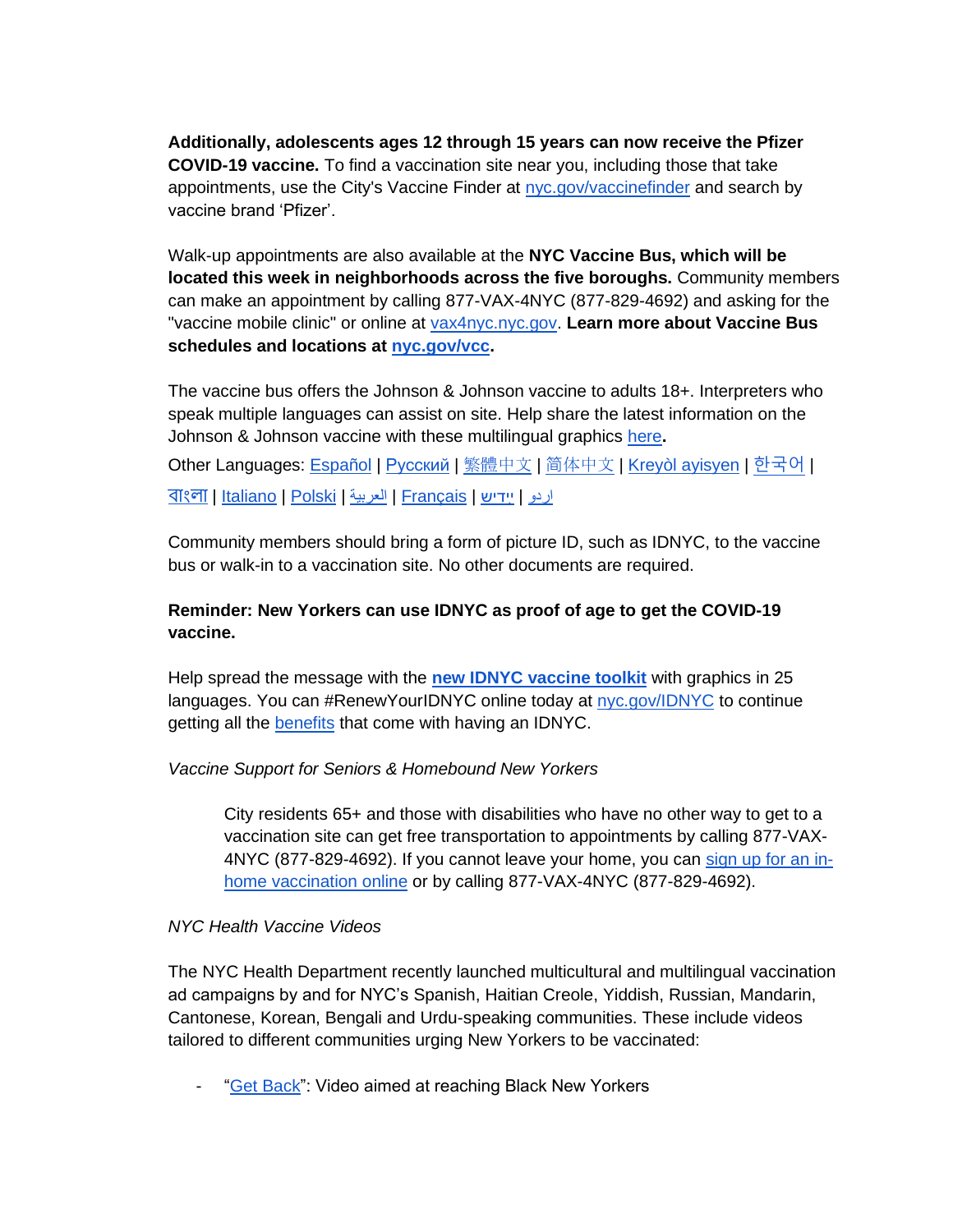- ["Vacúnate. Por…."](https://gcc02.safelinks.protection.outlook.com/?url=https%3A%2F%2Fwww1.nyc.gov%2Fassets%2Fdoh%2Fdownloads%2Fpdf%2Fcovid%2Fvacunate-por-latino-vaccination-sp.pdf&data=04%7C01%7CHNeuhaus%40moconsultant.nyc.gov%7C1b7916d6956e4a2fb5ad08d90f41891f%7C35c828166c56443bbaf68312163cadc1%7C0%7C0%7C637557596428361213%7CUnknown%7CTWFpbGZsb3d8eyJWIjoiMC4wLjAwMDAiLCJQIjoiV2luMzIiLCJBTiI6Ik1haWwiLCJXVCI6Mn0%3D%7C1000&sdata=kn6%2FWzOunFUBqogl1zHv0ecDHTe04FkrJtK%2FH0UKTGc%3D&reserved=0) ("Get Vaccinated. For…"): Video aimed at reaching Latinx New Yorkers
- ["The Joys of Life"](https://gcc02.safelinks.protection.outlook.com/?url=https%3A%2F%2Fwww1.nyc.gov%2Fassets%2Fdoh%2Fdownloads%2Fpdf%2Fcovid%2Fjoys-of-life-asian-vaccination-ch.pdf&data=04%7C01%7CHNeuhaus%40moconsultant.nyc.gov%7C1b7916d6956e4a2fb5ad08d90f41891f%7C35c828166c56443bbaf68312163cadc1%7C0%7C0%7C637557596428366185%7CUnknown%7CTWFpbGZsb3d8eyJWIjoiMC4wLjAwMDAiLCJQIjoiV2luMzIiLCJBTiI6Ik1haWwiLCJXVCI6Mn0%3D%7C1000&sdata=vZROFNXJFHSY35bUXs3anKsaFJp4Im3JcMxhlTzfIgA%3D&reserved=0): Video aimed at reaching Chinese, Korean, Bengali and Urduspeaking New Yorkers
- ["Almost There"](https://gcc02.safelinks.protection.outlook.com/?url=https%3A%2F%2Fwww1.nyc.gov%2Fassets%2Fdoh%2Fdownloads%2Fpdf%2Fcovid%2Falmost-there-orthodox-jewish-vaccination-yi.pdf&data=04%7C01%7CHNeuhaus%40moconsultant.nyc.gov%7C1b7916d6956e4a2fb5ad08d90f41891f%7C35c828166c56443bbaf68312163cadc1%7C0%7C0%7C637557596428371163%7CUnknown%7CTWFpbGZsb3d8eyJWIjoiMC4wLjAwMDAiLCJQIjoiV2luMzIiLCJBTiI6Ik1haWwiLCJXVCI6Mn0%3D%7C1000&sdata=5dB6WFv5GuysrH2H%2BkQSbOMVzXg4yt3S%2FTqg3w4JkbM%3D&reserved=0): Video aimed at reaching Orthodox Jewish New Yorkers

In addition, the Health Department will begin airing a new public-service announcement featuring leading doctors at the Health Department to address vaccine confidence, medical mistrust. and racism. Watch the video [here.](https://gcc02.safelinks.protection.outlook.com/?url=https%3A%2F%2Fwww.youtube.com%2Fwatch%3Fv%3D-BkPoy1JNww&data=04%7C01%7CHNeuhaus%40moconsultant.nyc.gov%7C1b7916d6956e4a2fb5ad08d90f41891f%7C35c828166c56443bbaf68312163cadc1%7C0%7C0%7C637557596428351252%7CUnknown%7CTWFpbGZsb3d8eyJWIjoiMC4wLjAwMDAiLCJQIjoiV2luMzIiLCJBTiI6Ik1haWwiLCJXVCI6Mn0%3D%7C1000&sdata=nqgHZewJ1gKBgFFwQbWctqAjdyhtOF1oZvoX2G%2FubTk%3D&reserved=0) Share these videos with your communities and encourage them to get vaccinated.

## **Ranked Choice Voting is Here!**

In the upcoming Primary Elections on June 22 and during early voting from June 12 - 20, millions of New Yorkers citywide will use Ranked Choice Voting. Ranked Choice Voting is a new system of voting in which you can rank up to five candidates in order of preference, and will now be used in all primary and special elections in NYC. With so much at stake in local elections and the implementation of this new voting system, public education is even more important than ever this year.

To help prepare NYC for the elections, DemocracyNYC and community-based partners across the city have developed resources educating New Yorkers around how to use the new Ranked Choice Voting system. These include [customized, culturally-relevant](https://www1.nyc.gov/site/democracynyc/resources/rcv-ballot.page)  [practice ballots in 15 languages that allow New Yorkers to practice ranking their](https://www1.nyc.gov/site/democracynyc/resources/rcv-ballot.page)  [preferences.](https://www1.nyc.gov/site/democracynyc/resources/rcv-ballot.page)

**Help New Yorkers practice Ranked Choice Voting by sharing resources from new multilingual toolkits with your networks and on social media: [on.nyc.gov/PracticeRCVToolkit](http://on.nyc.gov/PracticeRCVToolkit) and [on.nyc.gov/RCVToolkit.](http://on.nyc.gov/RCVToolkit)** 

## **Sign Up to be a Poll Site Language Assistant**

The Civic Engagement Commission (CEC) is looking for interpreters and coordinators to assist with the [Poll Site Language Assistance Program](https://gcc02.safelinks.protection.outlook.com/?url=https%3A%2F%2Fwww1.nyc.gov%2Fsite%2Fcivicengagement%2Fvoting%2Fpoll-site-language-assistance-list.page&data=04%7C01%7CHNeuhaus%40moconsultant.nyc.gov%7C421f2a51a60340978c4808d9116ce9b5%7C35c828166c56443bbaf68312163cadc1%7C0%7C0%7C637559981733392193%7CUnknown%7CTWFpbGZsb3d8eyJWIjoiMC4wLjAwMDAiLCJQIjoiV2luMzIiLCJBTiI6Ik1haWwiLCJXVCI6Mn0%3D%7C1000&sdata=BRQOG67KG7luay8Bw9WEBPMt%2B6bMiy2Zv21bWJMk9Z0%3D&reserved=0) during the last weekend of early voting for the June 2021 primary on Saturday, June 19 (8am-5pm), Sunday, June 20 (8am-4pm), and Election Day on June 22 (5am-10pm).

The Poll Site Language Assistance Program provides interpretation services at select poll sites citywide in Arabic, Bangla, Chinese (Cantonese & Mandarin), French, Haitian Creole, Italian, Korean, Polish, Russian, Urdu, and Yiddish.

Interpreters will be responsible for assisting voters in casting a ballot and interpreting between the Board of Election Poll Workers and voters. Coordinators will be responsible for gathering and inputting operational data and ensuring interpreters have the support they need.

If you are interested in working on the Poll Site Language Assistance Program for the June 2021 primary election, [please reach out to the Big Word here.](https://gcc02.safelinks.protection.outlook.com/?url=https%3A%2F%2Fmarketing.thebigword.com%2Fnyc-elections-1&data=04%7C01%7CHNeuhaus%40moconsultant.nyc.gov%7C421f2a51a60340978c4808d9116ce9b5%7C35c828166c56443bbaf68312163cadc1%7C0%7C0%7C637559981733397154%7CUnknown%7CTWFpbGZsb3d8eyJWIjoiMC4wLjAwMDAiLCJQIjoiV2luMzIiLCJBTiI6Ik1haWwiLCJXVCI6Mn0%3D%7C1000&sdata=M21EweYriGHuNu%2BRFwjWi5re5kne%2FYXACTkchCqUjWE%3D&reserved=0)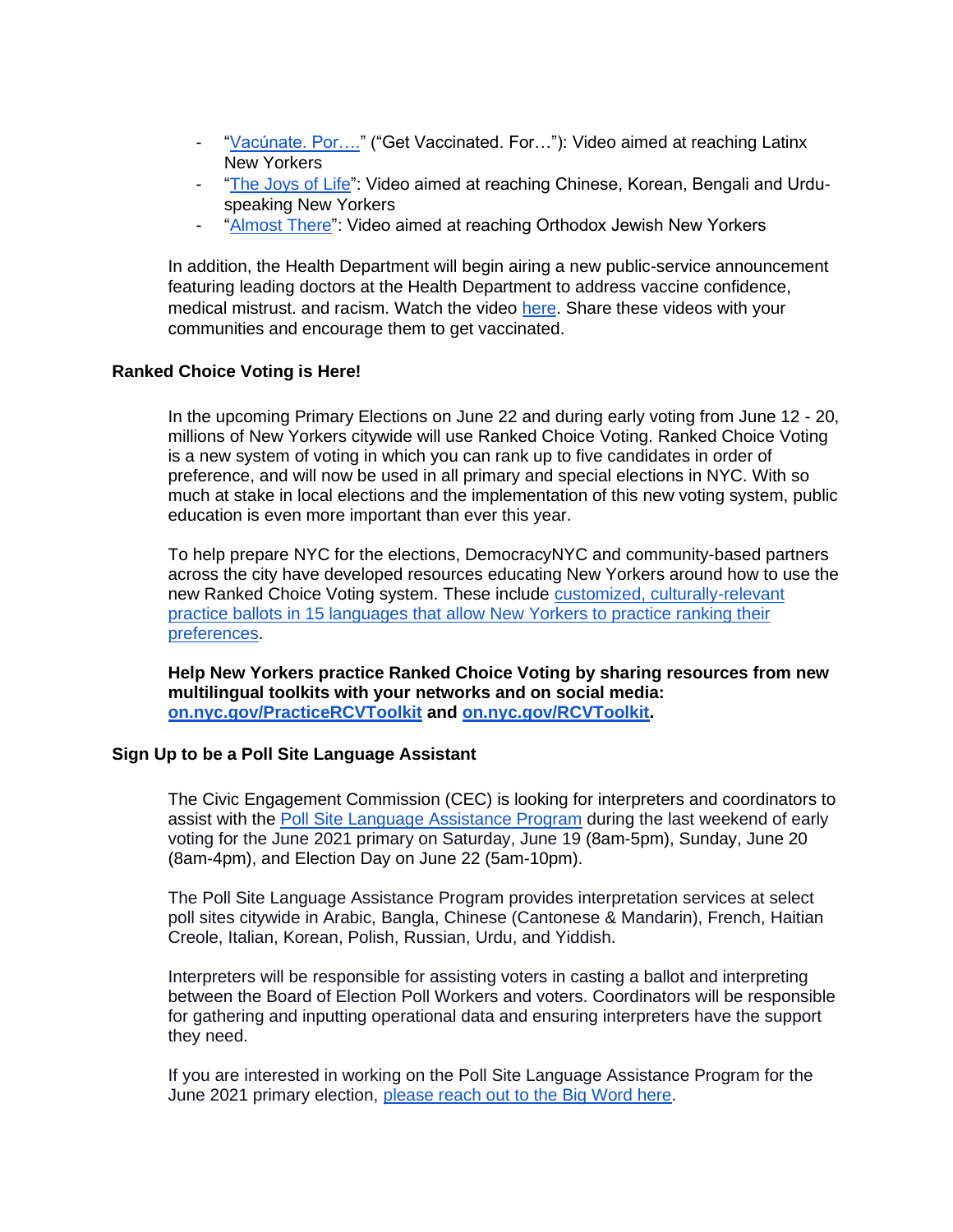#### **Celebrate APAHM**

In addition to the ["Spread Love: Stop Asian Hate"](http://nyc.gov/TRIE) Mural Unveiling and Community Celebration on May 22nd, as noted above, the City is celebrating Asian Pacific American Heritage Month (APAHM) in many other ways this year. Find and share more resources and information in the City's social media toolkit: [on.nyc.gov/APAHM.](http://on.nyc.gov/APAHM)

#### *Commemorate AAPI Heritage Month With Virtual Series* Quiet Before

Throughout Asian American and Pacific Islander Heritage Month this May, tune in to *Quiet Before,* a six-part virtual series examining Anti-Asian violence from its many complex angles. *Quiet Before* features curated conversations and live panels around comprehensive topics including History, Today, The Future, Policy, Culture and Education. Through this series, the AAPI community embraces an opportunity for oral history, new conversations, and organizing for the future. **Register for** *Quiet Before* **[here.](https://gcc02.safelinks.protection.outlook.com/?url=https%3A%2F%2Fchineseamericanmuseum.z2systems.com%2Fnp%2Fclients%2Fchineseamericanmuseum%2Fsurvey.jsp%3FsurveyId%3D17%26&data=04%7C01%7CHNeuhaus%40moconsultant.nyc.gov%7Cbf96a6272f2449cd19fd08d90a5011a0%7C35c828166c56443bbaf68312163cadc1%7C0%7C0%7C637552161276589646%7CUnknown%7CTWFpbGZsb3d8eyJWIjoiMC4wLjAwMDAiLCJQIjoiV2luMzIiLCJBTiI6Ik1haWwiLCJXVCI6Mn0%3D%7C1000&sdata=Au65WA86iHd3f5FYmAYVffxdN2LPSUXLb25RNuzLHhc%3D&reserved=0)**

#### *Resources*

Every New Yorker can play a role in protecting our Asian communities. Learn more at [nyc.gov/stopasianhate](http://nyc.gov/stopasianhate) and contact [trainings@cchr.nyc.gov](mailto:trainings@cchr.nyc.gov) to request a bystander intervention training for your organization.

**What is a hate crime?** The NYC Mayor's Office for the Prevention of Hate Crimes has created a fact sheet that details what a hate crime is and what one should do if you encounter one. View the fact sheet in: [English](https://www1.nyc.gov/assets/cchr/downloads/pdf/materials/OPHC_WhatIsAHateCrime_FINAL.pdf) | [Español](https://www1.nyc.gov/assets/cchr/downloads/pdf/materials/what-is-a-hate-crime_Spanish.pdf)  [\(Spanish\)](https://www1.nyc.gov/assets/cchr/downloads/pdf/materials/what-is-a-hate-crime_Spanish.pdf) | [عربى\)](https://www1.nyc.gov/assets/cchr/downloads/pdf/materials/what-is-a-hate-crime_Arabic.pdf) [Arabic\)](https://www1.nyc.gov/assets/cchr/downloads/pdf/materials/what-is-a-hate-crime_Arabic.pdf) | [اردو\)](https://www1.nyc.gov/assets/cchr/downloads/pdf/materials/what-is-a-hate-crime_Urdu.pdf) [Urdu\)](https://www1.nyc.gov/assets/cchr/downloads/pdf/materials/what-is-a-hate-crime_Urdu.pdf) | [Kreyòl Ayisyen \(Haitian Creole\)](https://www1.nyc.gov/assets/cchr/downloads/pdf/materials/what-is-a-hate-crime_Haitian-Creole.pdf) | [한국어](https://www1.nyc.gov/assets/cchr/downloads/pdf/materials/what-is-a-hate-crime_Korean.pdf)

[\(Korean\)](https://www1.nyc.gov/assets/cchr/downloads/pdf/materials/what-is-a-hate-crime_Korean.pdf) | বাংলা [\(Bengali\)](https://www1.nyc.gov/assets/cchr/downloads/pdf/materials/what-is-a-hate-crime_Bengali.pdf) | [русский \(Russian\)](https://www1.nyc.gov/assets/cchr/downloads/pdf/materials/what-is-a-hate-crime_Russian.pdf) | [Français \(French\)](https://www1.nyc.gov/assets/cchr/downloads/pdf/materials/what-is-a-hate-crime_French.pdf) | Polskie [\(Polish\)](https://www1.nyc.gov/assets/cchr/downloads/pdf/materials/what-is-a-hate-crime_Polish.pdf) | [简](https://www1.nyc.gov/assets/cchr/downloads/pdf/materials/what-is-a-hate-crime_Simplified-Chinese.pdf)[体中文](https://www1.nyc.gov/assets/cchr/downloads/pdf/materials/what-is-a-hate-crime_Simplified-Chinese.pdf) [\(Chinese -Simplified\)](https://www1.nyc.gov/assets/cchr/downloads/pdf/materials/what-is-a-hate-crime_Simplified-Chinese.pdf) | [繁體中文](https://www1.nyc.gov/assets/cchr/downloads/pdf/materials/what-is-a-hate-crime_Traditional-Chinese.pdf) (Chinese - [Traditional\)](https://www1.nyc.gov/assets/cchr/downloads/pdf/materials/what-is-a-hate-crime_Traditional-Chinese.pdf)

If you are a victim of or witness a hate crime, call 911. When you call, say the name of your language if you need interpretation services. NYPD officers are not allowed to ask about your immigration status.

If you or someone you know has faced harassment or discrimination in any public place, in housing, or at work, contact the NYC Commission on Human Rights by calling 212-416-0197 or by reporting it online at [nyc.gov/reportdiscrimination.](http://nyc.gov/reportdiscrimination) Reports can be filed anonymously.

On top of the challenges of the pandemic, hate and racist violence — witnessed again and again across the country and experienced in our own lives and communities — have a profound effect on our mental health. This **Mental Health Awareness Month**, it's important for New Yorkers to know that they can seek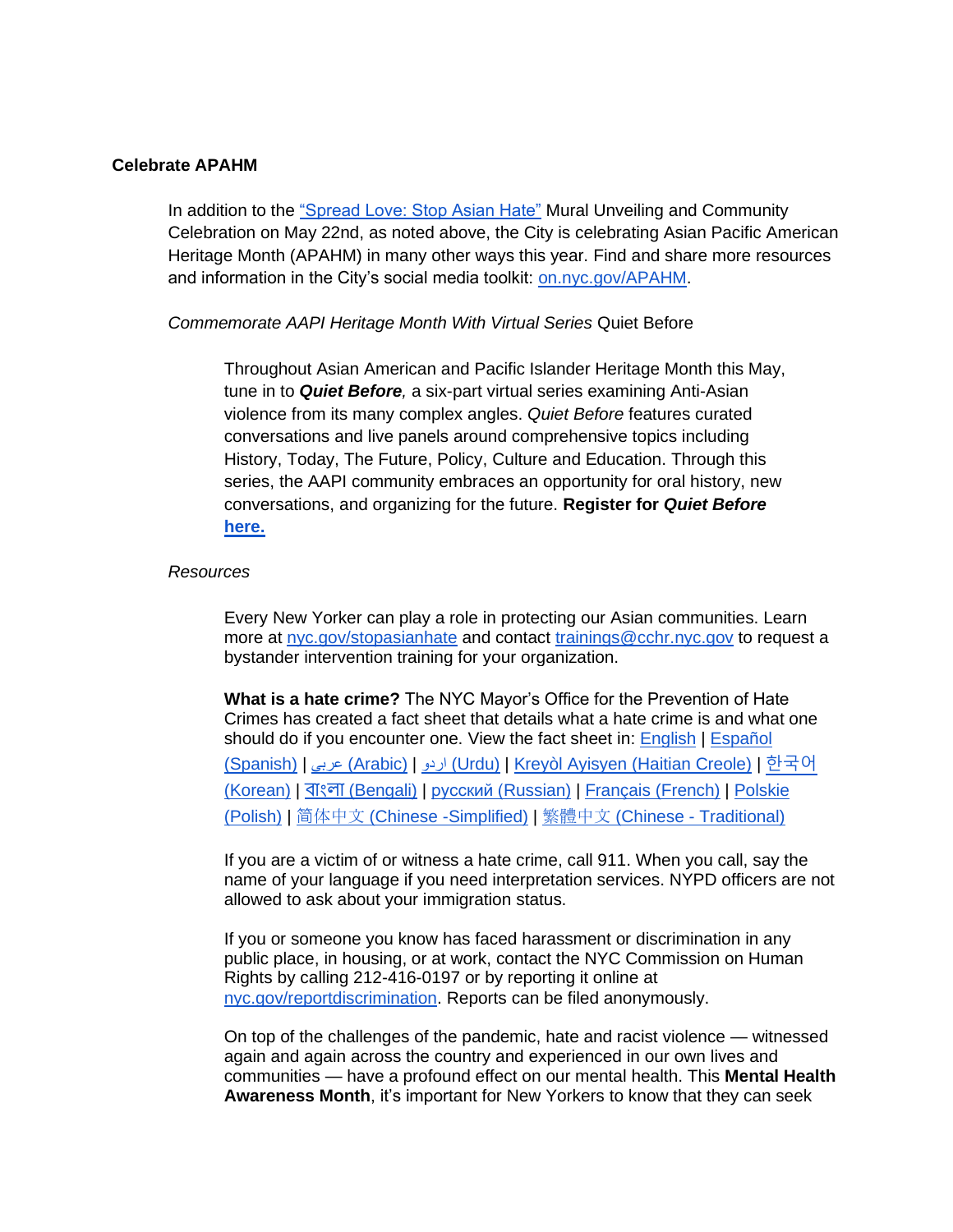support anytime. That's why First Lady Chirlane McCray and city leaders held a [Community and Ethnic Media Virtual Roundtable last week](https://www.facebook.com/118622031512497/videos/462644641465864) to discuss steps the City is taking to erase the stigma around mental health and to provide guaranteed access to mental health care to all New Yorkers, particularly those in communities hardest-hit by COVID-19.

All New Yorkers should also know that City resources are available to help manage your mental health. If you are feeling stressed or anxious, NYC Well can connect you with confidential support and mental health care resources in your community and in your language. Call 888-NYC-WELL, text "WELL" to 65173, or chat online at [nyc.gov/nycwell.](http://nyc.gov/nycwell)

## **Eviction Protections Extended Through August 31st**

Governor Cuomo recently extended the COVID-19 Emergency Eviction and Foreclosure Prevention Act through August 31, 2021.

This means that some New Yorkers may be able to protect themselves from eviction through that date by submitting a Hardship Declaration to their landlord or an agent of their landlord. If you have lost income or faced increased expenses during the pandemic, or if moving would pose a significant health risk or hardship for a member of your household, you can submit a Hardship Declaration form by email, certified mail, or provide it to your landlord in person. In addition to submitting to your landlord, you should also email a copy of the form to the housing court in your borough:

- BRONX: BronxHardshipDeclaration@nycourts.gov
- BROOKLYN: KingsHardshipDeclaration@nycourts.gov
- MANHATTAN: NewYorkHardshipDeclaration@nycourts.gov
- QUEENS: QueensHardshipDeclaration@nycourts.gov
- STATEN ISLAND: RichmondHardshipDeclaration@nycourts.gov

The Hardship Declaration form is available in 17 languages at [nycourts.gov/eefpa.](https://gcc02.safelinks.protection.outlook.com/?url=http%3A%2F%2Fwww.nycourts.gov%2Feefpa&data=04%7C01%7CHNeuhaus%40moconsultant.nyc.gov%7C053bd3c6e7784e1fb51f08d9155576e1%7C35c828166c56443bbaf68312163cadc1%7C0%7C0%7C637564279079623123%7CUnknown%7CTWFpbGZsb3d8eyJWIjoiMC4wLjAwMDAiLCJQIjoiV2luMzIiLCJBTiI6Ik1haWwiLCJXVCI6Mn0%3D%7C1000&sdata=Lpl6BvXQv6%2BwUN2A0lOJMp5x06ySdPiNNQ6mJ1iMxdo%3D&reserved=0) For help completing the form and to learn more, call 311 and say, "Tenant Helpline."

You can also find more information online at the Mayor's Office to Protect Tenant's [\(MOPT\) website](https://gcc02.safelinks.protection.outlook.com/?url=https%3A%2F%2Fwww1.nyc.gov%2Fcontent%2Ftenantprotection%2Fpages%2F&data=04%7C01%7CHNeuhaus%40moconsultant.nyc.gov%7C12973e9570c846e686ff08d9146ecf6d%7C35c828166c56443bbaf68312163cadc1%7C0%7C0%7C637563288430811251%7CUnknown%7CTWFpbGZsb3d8eyJWIjoiMC4wLjAwMDAiLCJQIjoiV2luMzIiLCJBTiI6Ik1haWwiLCJXVCI6Mn0%3D%7C1000&sdata=%2F7YZqop6WRWhqhZdgzJBrqVoTQVgZ1GIUkpBXs7TuRY%3D&reserved=0) and [MOPT's Tenant Resource Portal.](https://gcc02.safelinks.protection.outlook.com/?url=https%3A%2F%2Fwww1.nyc.gov%2Fcontent%2Ftenantprotection%2Fpages%2F&data=04%7C01%7CHNeuhaus%40moconsultant.nyc.gov%7C12973e9570c846e686ff08d9146ecf6d%7C35c828166c56443bbaf68312163cadc1%7C0%7C0%7C637563288430811251%7CUnknown%7CTWFpbGZsb3d8eyJWIjoiMC4wLjAwMDAiLCJQIjoiV2luMzIiLCJBTiI6Ik1haWwiLCJXVCI6Mn0%3D%7C1000&sdata=%2F7YZqop6WRWhqhZdgzJBrqVoTQVgZ1GIUkpBXs7TuRY%3D&reserved=0)

#### **New Broadband Support for Eligible New Yorkers**

#### *Federal Support*

Starting on May 12, 2021, qualified New York City residents can receive a temporary discount on current or a new monthly broadband subscription.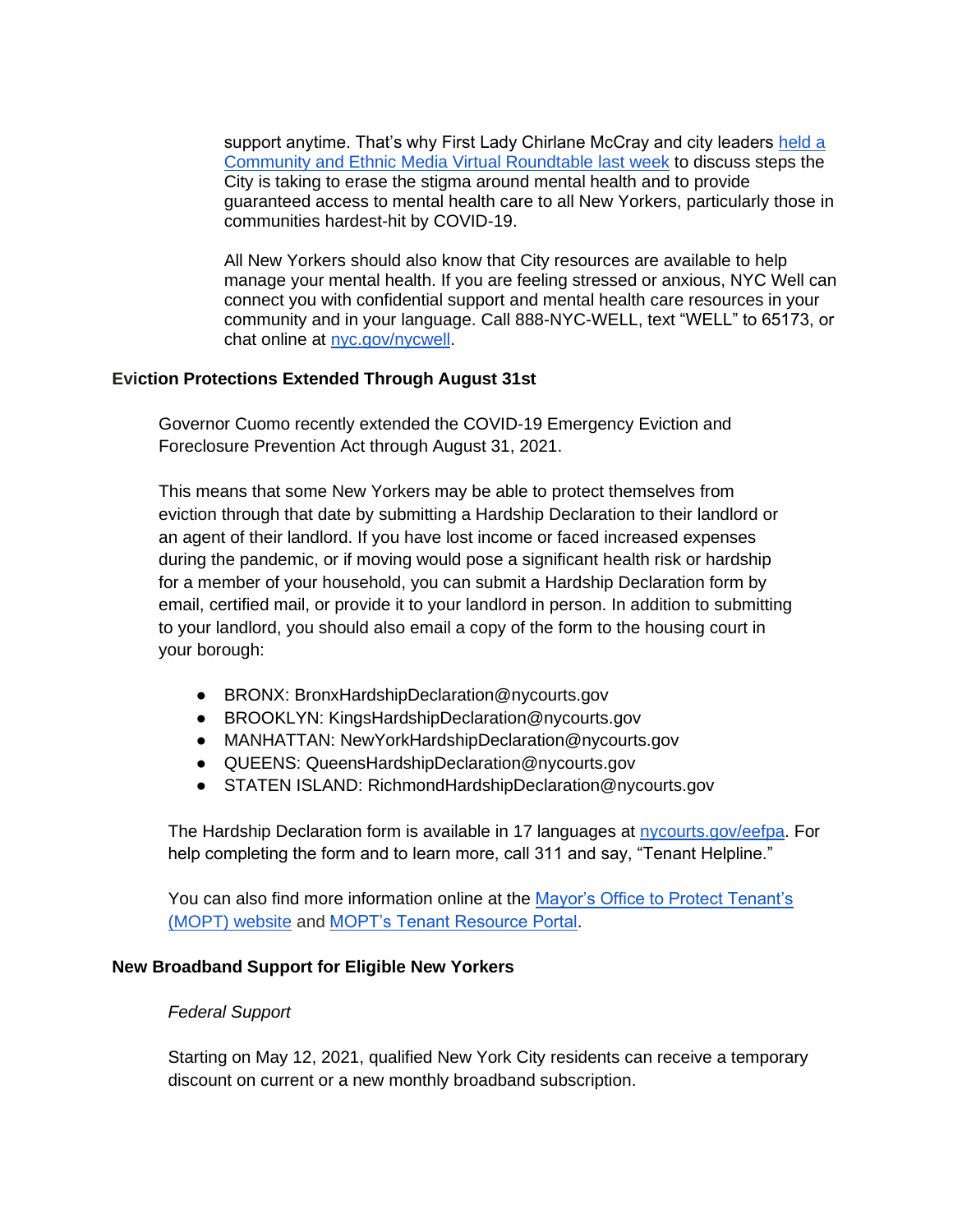- Eligible New York City residents can receive a discount of up to \$50 per month for broadband service, equipment, and device rentals.
- Program participants can receive a one-off discount of up to \$100 towards the purchase of a laptop, tablet, or desktop computer (with a co-payment of \$10 - \$50), where available.

This discount is available as part of the Federal Communications Commission's Emergency Broadband Benefit (EBB), a \$3.2 billion dollar short-term emergency subsidy program during the COVID-19 pandemic. Funds will be allocated to qualifying or lowincome households on a first-come, first-serve basis for as long as funds last, so sign up now.

A household is eligible if one member of the household:

- Participates in the Lifeline program;
- Is a Pell Grant recipient;
- Qualifies for the free/reduced-price school lunch or breakfast program;
- Experienced substantial loss of income since February 29, 2020 (and the household had a total income in 2020 below \$99,000 for single filers and \$198,000 for joint filers;
- Or is enrolled in a participating internet service providers' existing low-income or COVID-19 program.

Applications are open at [usac.org,](https://www.usac.org/) and New Yorkers can use IDNYC as proof of identity. Click [here](https://www.fcc.gov/emergency-broadband-benefit-providers#New%20York) for more information on the program, and click here for a list of participating internet service providers. New Yorkers can go to [nyc.gov/broadbandbenefit](http://nyc.gov/broadbandbenefit) for additional support.

## *State Support*

New York State's new budget law requires large internet service providers (that serve more than 20,000 households in NYS) to offer high-speed connections at \$15 per month to low-income customers by mid-June.

For \$15 a month, customers will have access to high-speed internet with download speeds of at least 25 Mbps. That's enough to surf the web and stream television. For \$20 per month, customers will have access to high-speed internet with download speeds of 200 Mbps.

The service will be available to a household whose member is eligible for at least one of the following:

- Free or reduced-priced lunch through the National School Lunch Program;
- SNAP;
- Medicaid;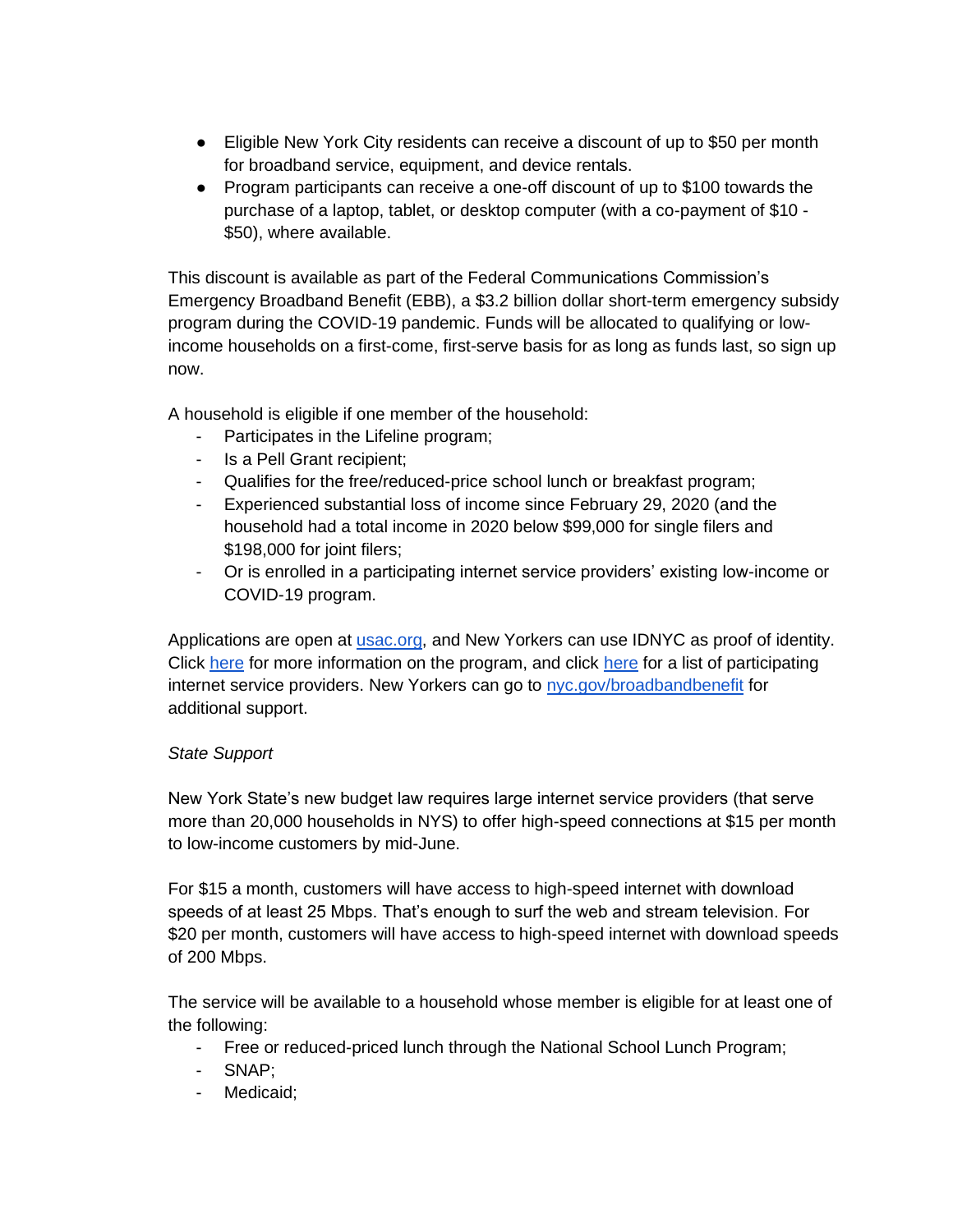- Senior Citizen Rent Increase Exemption;
- Disability Rent Increase Exemption;
- Or utility affordability benefit.

Learn more at [nysbroadband.ny.gov.](http://nysbroadband.ny.gov/)

## **Restaurant Owners: Apply Now for Federal Relief, Fair Share NYC is Here to Help**

The federal [Restaurant Revitalization Fund \(RRF\)](https://gcc02.safelinks.protection.outlook.com/?url=https%3A%2F%2Fwww.sba.gov%2Ffunding-programs%2Floans%2Fcovid-19-relief-options%2Frestaurant-revitalization-fund&data=04%7C01%7CHNeuhaus%40moconsultant.nyc.gov%7Cc6e948eb37e343f6628208d916322ddb%7C35c828166c56443bbaf68312163cadc1%7C0%7C0%7C637565227939706375%7CUnknown%7CTWFpbGZsb3d8eyJWIjoiMC4wLjAwMDAiLCJQIjoiV2luMzIiLCJBTiI6Ik1haWwiLCJXVCI6Mn0%3D%7C1000&sdata=ImoZwV%2FqjtYUIaEsQURBXjYETLf6RDALytvGt46vkNk%3D&reserved=0) provides non-taxable grants to restaurants hit hardest by the COVID-19 crisis.

Applications will be accepted until funds run out. Individual restaurants may qualify for up to \$5 million and restaurant groups may be eligible for up to \$10 million in grant funding. This grant is designed to reimburse you for any revenue your business lost between 2019 and 2020.

If you are interested in applying, you should do so as soon as possible. The SBA has already received over 266,000 applications and funds will likely run out soon.

You can get help with your applications through **Fair Share NYC: Restaurants**, the City's program to help eligible restaurants prepare their application and through weekly webinars, virtual one-on-one sessions with trained counselors. You can also get additional information about other programs and services that can help local businesses.

## **Sign Up Now to Join We Speak NYC's Sixth Cycle of Online Classes**

The Mayor's Office of Immigrant Affairs' [We Speak NYC,](http://nyc.gov/learnenglish) a free English language learning program, is continuing to offer online conversation classes. New Yorkers can sign up at [nyc.gov/learnenglish.](https://wespeaknyc.cityofnewyork.us/wsnyc-online-classes/)

Classes are led by trained facilitators and encourage participation, providing a safe space for learners to practice their English conversation skills and make mistakes, be part of an online community and safely meet new people, and learn about NYC resources. Classes are intended for intermediate English language learners. New Yorkers can sign up for a class, get reminders, and other educational materials at [nyc.gov/learnenglish.](http://nyc.gov/learnenglish)

**Download We Speak NYC flyers:** [English](https://drive.google.com/file/d/1JuZUFlTwamp5szwBUqmXAgoOUtaEbczv/view?usp=sharing) | [العربية](https://drive.google.com/file/d/1AKDjL_tAlq-OuiVyh9HpFncXcFfRPIfS/view?usp=sharing) | [বাঙালি](https://drive.google.com/file/d/1bcFkjH3-OmOKVPZlg89hf04-Up4KXdki/view?usp=sharing) | [简](https://drive.google.com/file/d/1icUVZZW4mSwYcTkUshAISoQ5MaUtrFEu/view?usp=sharing)[体中文](https://drive.google.com/file/d/1icUVZZW4mSwYcTkUshAISoQ5MaUtrFEu/view?usp=sharing) | [Français](https://drive.google.com/file/d/1Q8QsaEAWw99Erl2NNQ3ZBrJuL7muB-Qe/view?usp=sharing) | [Kreyòl](https://drive.google.com/file/d/1xgAkW7dI0r3lmOfIJE7TBTOeU8KZGdjW/view?usp=sharing)  [Ayisyen](https://drive.google.com/file/d/1xgAkW7dI0r3lmOfIJE7TBTOeU8KZGdjW/view?usp=sharing) | [Español](https://drive.google.com/file/d/18OXo34e9CTCuZfCF79k4sgg7UGTNfJti/view?usp=sharing) 

## **Apply by May 21: Future Code Web Development Training Program**